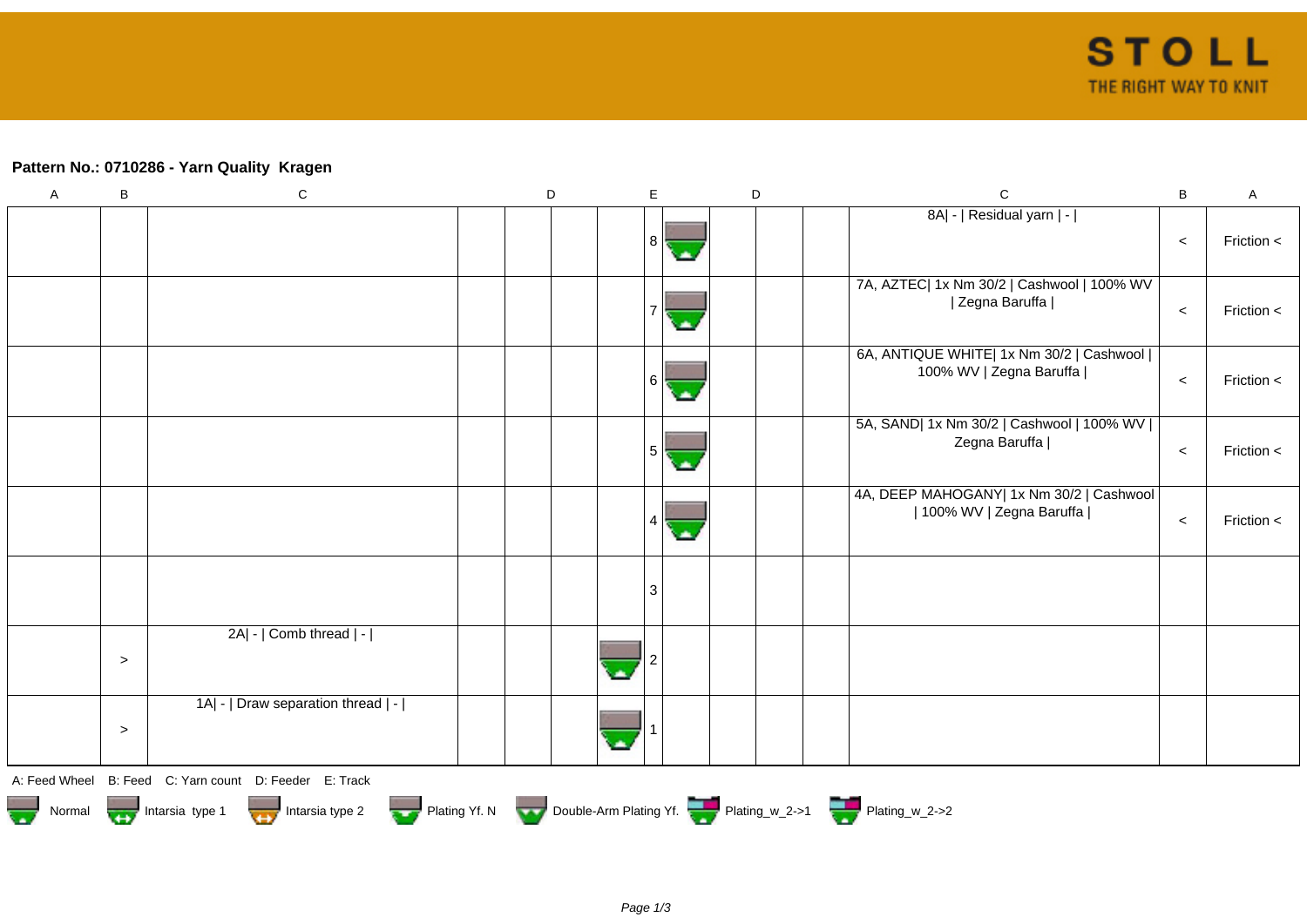## **Pattern No.: 0710286 - Yarn Quality Leibteil(e)**

| $\mathsf A$                                                                      | $\sf B$ | ${\bf C}$                                              |  | D |  | $\mathsf E$ |  | D |  |  | $\mathsf C$                                                             | $\sf B$ | $\mathsf{A}$ |
|----------------------------------------------------------------------------------|---------|--------------------------------------------------------|--|---|--|-------------|--|---|--|--|-------------------------------------------------------------------------|---------|--------------|
|                                                                                  |         |                                                        |  |   |  |             |  |   |  |  | 8A  -   Residual yarn   -                                               |         |              |
|                                                                                  |         |                                                        |  |   |  | 8           |  |   |  |  |                                                                         | $\,<$   |              |
|                                                                                  |         |                                                        |  |   |  |             |  |   |  |  |                                                                         |         |              |
|                                                                                  |         |                                                        |  |   |  |             |  |   |  |  |                                                                         |         |              |
|                                                                                  |         |                                                        |  |   |  |             |  |   |  |  |                                                                         |         |              |
|                                                                                  |         |                                                        |  |   |  | 6           |  |   |  |  |                                                                         |         |              |
|                                                                                  |         |                                                        |  |   |  | 5           |  |   |  |  |                                                                         |         |              |
|                                                                                  |         |                                                        |  |   |  |             |  |   |  |  |                                                                         |         |              |
|                                                                                  |         |                                                        |  |   |  |             |  |   |  |  | 4A, DEEP MAHOGANY  1x Nm 30/2   Cashwool  <br>  100% WV   Zegna Baruffa |         |              |
|                                                                                  |         |                                                        |  |   |  |             |  |   |  |  |                                                                         | $\,<\,$ | Friction <   |
|                                                                                  |         |                                                        |  |   |  |             |  |   |  |  | 3A  3x 27,8 den   7023   80% PA, 20% EA  <br>Wykes                      |         |              |
|                                                                                  |         |                                                        |  |   |  |             |  |   |  |  |                                                                         | <<      |              |
|                                                                                  |         | 2A  -   Comb thread   -                                |  |   |  |             |  |   |  |  |                                                                         |         |              |
|                                                                                  | $\,>$   |                                                        |  |   |  |             |  |   |  |  |                                                                         |         |              |
|                                                                                  |         |                                                        |  |   |  |             |  |   |  |  |                                                                         |         |              |
|                                                                                  |         |                                                        |  |   |  |             |  |   |  |  |                                                                         |         |              |
|                                                                                  |         | A: Feed Wheel B: Feed C: Yarn count D: Feeder E: Track |  |   |  |             |  |   |  |  |                                                                         |         |              |
| Normal More Intarsia type 1 Intarsia type 2 Plating Yf. N Double-Arm Plating Yf. |         |                                                        |  |   |  |             |  |   |  |  |                                                                         |         |              |